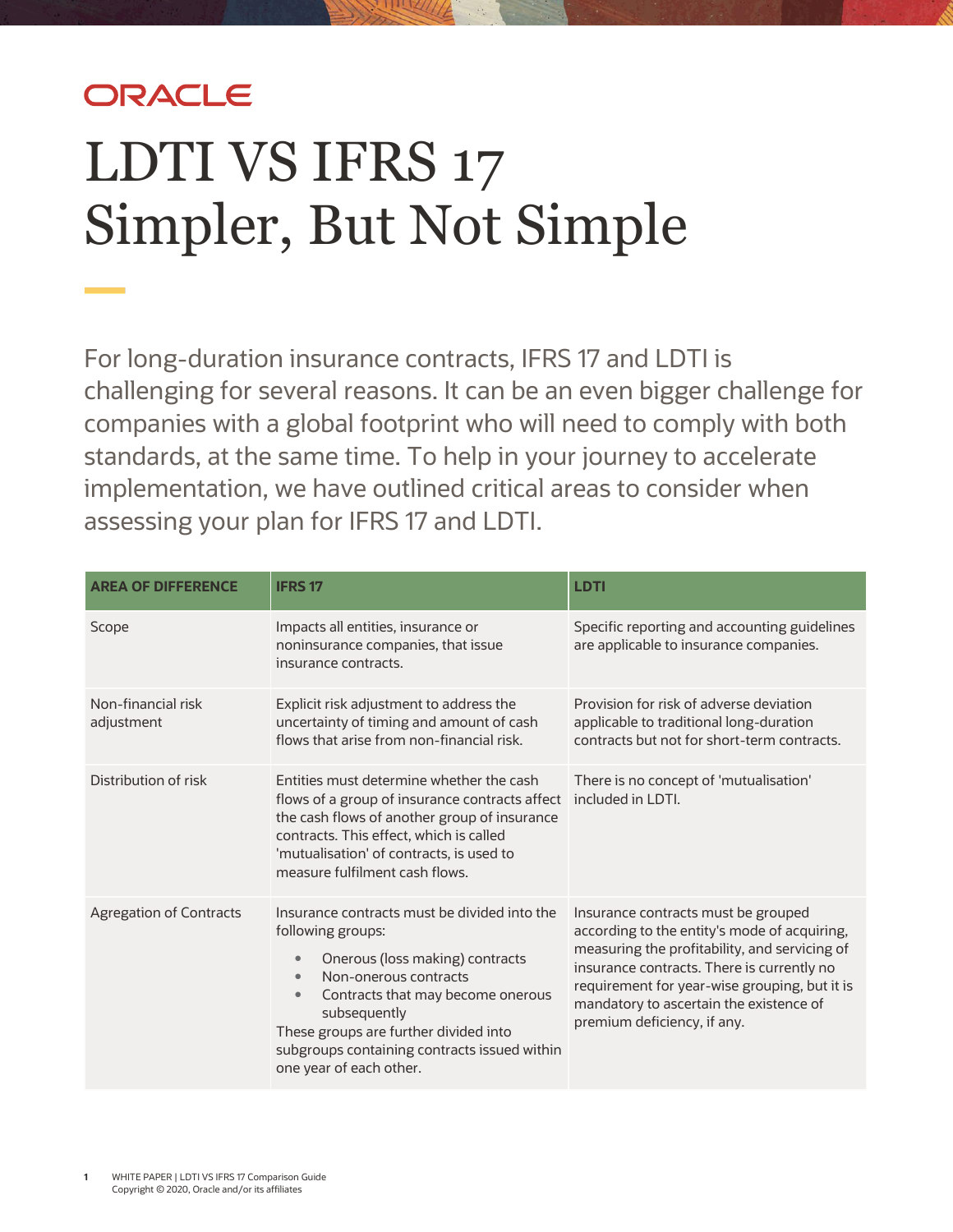| Methodology                            | Three potential methods for calculating the<br>risk adjustments:<br>Cost of capital<br>$\bullet$<br>Value at Risk 'VaR'<br>$\bullet$<br>Margins for Adverse Deviation<br>$\bullet$                                                                                                                                                                                                                | Two requirements specified for DAC<br>amortization:<br>A constant-level basis that<br>1.<br>approximates straight-line<br>amortization on an individual<br>contract basis<br>Contracts shall be grouped<br>2.<br>consistent with the grouping used in<br>estimating the liability for future<br>policy benefits (or any other related<br>balance) for the corresponding<br>contracts |
|----------------------------------------|---------------------------------------------------------------------------------------------------------------------------------------------------------------------------------------------------------------------------------------------------------------------------------------------------------------------------------------------------------------------------------------------------|--------------------------------------------------------------------------------------------------------------------------------------------------------------------------------------------------------------------------------------------------------------------------------------------------------------------------------------------------------------------------------------|
| Treatment of loss-making<br>contracts  | Recognition at inception:<br>Primary insurance contract: The net loss<br>position is recognized immediately in profit<br>or loss at inception and if it arises<br>subsequently for a group<br>Reinsurance contract held: The net loss is<br>not recognized immediately in profit or loss<br>but is deferred.                                                                                      | Requires accrual of the probable loss amount<br>when there is a premium deficiency relating<br>to insurance contracts.                                                                                                                                                                                                                                                               |
| Acquisition costs                      | Acquisition costs can be treated as expense<br>in the year in which it was incurred instead of<br>amortizing such costs.                                                                                                                                                                                                                                                                          | Acquisition costs must be deferred and<br>amortized.                                                                                                                                                                                                                                                                                                                                 |
| Revenue recognition                    | Premiums are recognized in proportion to<br>the period of the contract. If the insurance<br>contract is for more than one year, the entity<br>will have to assess whether discounting of<br>cash flow is required.                                                                                                                                                                                | Same approach is followed for recognizing<br>premiums; however, discounting is not used<br>for short duration insurance contracts.                                                                                                                                                                                                                                                   |
| Calculations                           | Introduces the concept of a risk adjustment<br>for non-financial risk. Risk adjustment must<br>satisfy certain conditions, the method for its<br>calculation is not prescribed and is the choice<br>of the insurance company. Risk adjustment<br>calculated at contract group level.                                                                                                              | Net premium model is used to measure the<br>liability for future policyholder benefits. Net<br>premium ratio is calculated at contract<br>inception by dividing the present value of the<br>total policyholder benefits and expenses.<br>The net premium ratio remains a constant<br>percentage of the grow premium for the<br>duration of the contract.                             |
| Presentation and<br><b>Disclosures</b> | Requires disclosure of qualitative and<br>quantitative information about:<br>Amounts recognized in financial<br>$\bullet$<br>statements from insurance contracts<br>significant judgements, and changes<br>$\bullet$<br>in those judgements<br>detailed reconciliations of opening<br>$\bullet$<br>and closing balances<br>nature and extent of the risks from<br>$\bullet$<br>contracts in scope | Finance teams will need to provide a<br>complete audit trail to substantiate and<br>explain movements at a granular level and<br>any balance volatility resulting from the<br>changes and unlocking of assumptions.                                                                                                                                                                  |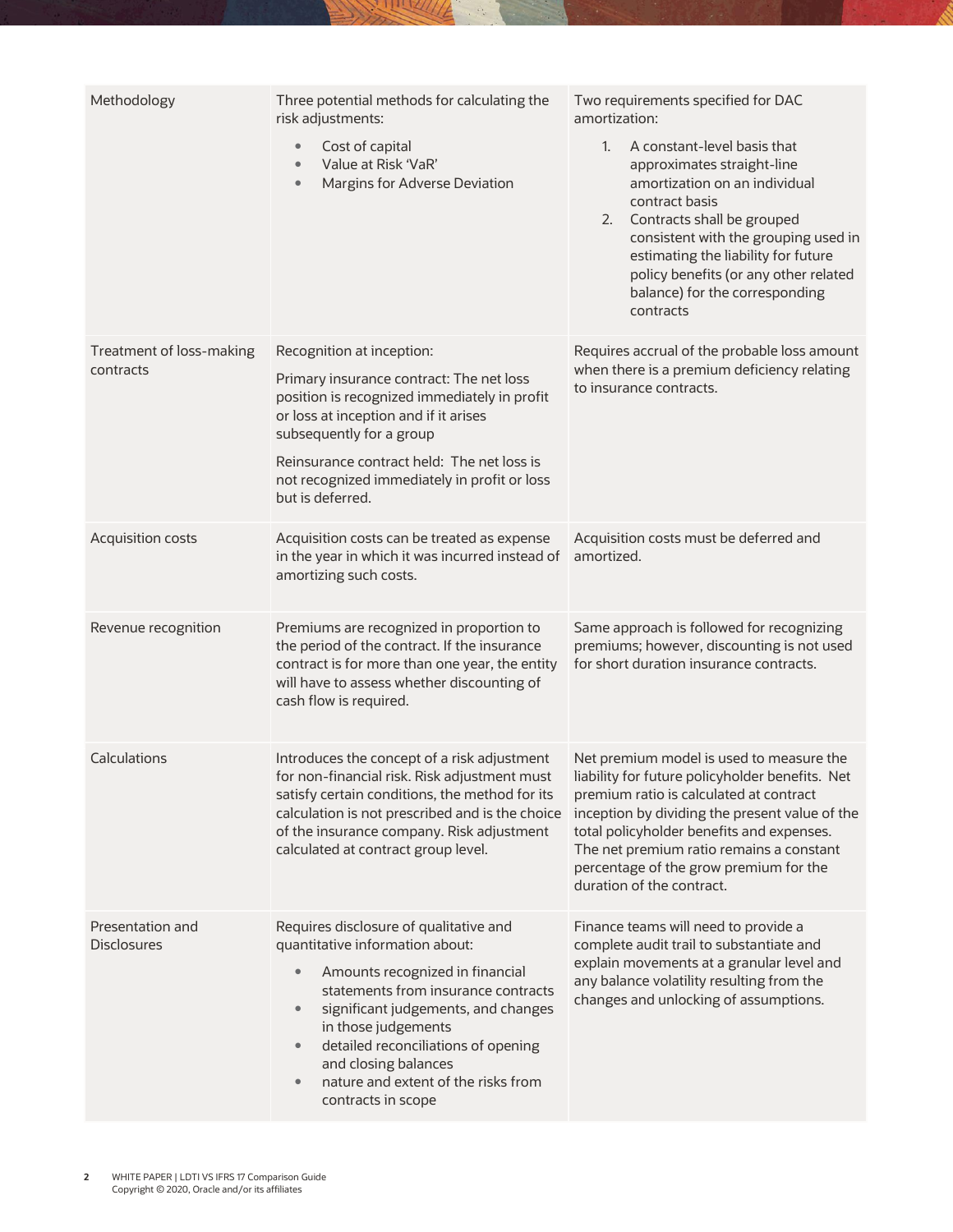| Data Harmonization | Integration and harmonization of diverse data (such as actuarial and accounting, etc.) must<br>be ensured in order to achieve confidence in the accuracy of the required calculations and<br>disclosures.                                                |
|--------------------|----------------------------------------------------------------------------------------------------------------------------------------------------------------------------------------------------------------------------------------------------------|
| Implementation     | Strong governance and robust planning (Actuarial, Finance, IT, HR, legal) required to<br>manage the interdependencies with the e2e process impact - data origination through<br>reporting - will cause multifaceted transformation.                      |
| <b>Operations</b>  | Multiple workflows need to be addressed – transition processes, point-in-time valuations,<br>roll-forwards and disclosures, unlocking processes. Increased workload on finance because<br>of the additional and challenging new disclosure requirements. |
| Governance         | Established model governances and assumption development processes are now required.                                                                                                                                                                     |

### **MAKING IT SIMPLER**

Considering the timeline for implementation, along with the extent of changes needed and resource constraints–insurers planning for short-term solutions to enable only the required LDTI reporting; in the long-term may not be a wise choice.

Some organizations are looking to broaden and modernize minimum compliance efforts to develop an efficient future-state operating model. While achieving full modernization prior to the effective date of January 2022 is likely to be unfeasible for many, those working to kick-start smart investments should:

- 1. Conduct a gap analysis to evaluate current framework capability
- 2. Balance the cost and timeline implications to realize maximum value across accounting
- 3. Identify regulatory overlaps that apply to your organization
- 4. Apply the lessons learned from current in-flight accounting changes
- 5. Focus on the data overlap and systems implications to maximize operational efficiencies

### **ORACLE'S SOLUTION**

With its extensive experience in the financial services industry, Oracle delivers a solution to address these challenges and make certain insurers can comply with the complex requirements comprehensively, on time with improved business modelling capabilities. For LDTI and IFRS 17, Oracle provides a framework for data ingestion from source systems, business rules for portfolio setup and disaggretation, rate and risk adjustments, performing calculations, attribution and reporting, and sub-ledger accounting. Oracle helps to implement the new standard with coordination across Actuarial, Risk, Finance, IT and business functions to ensure a well-defined approach that encompasses the entire lifecycle of the project.